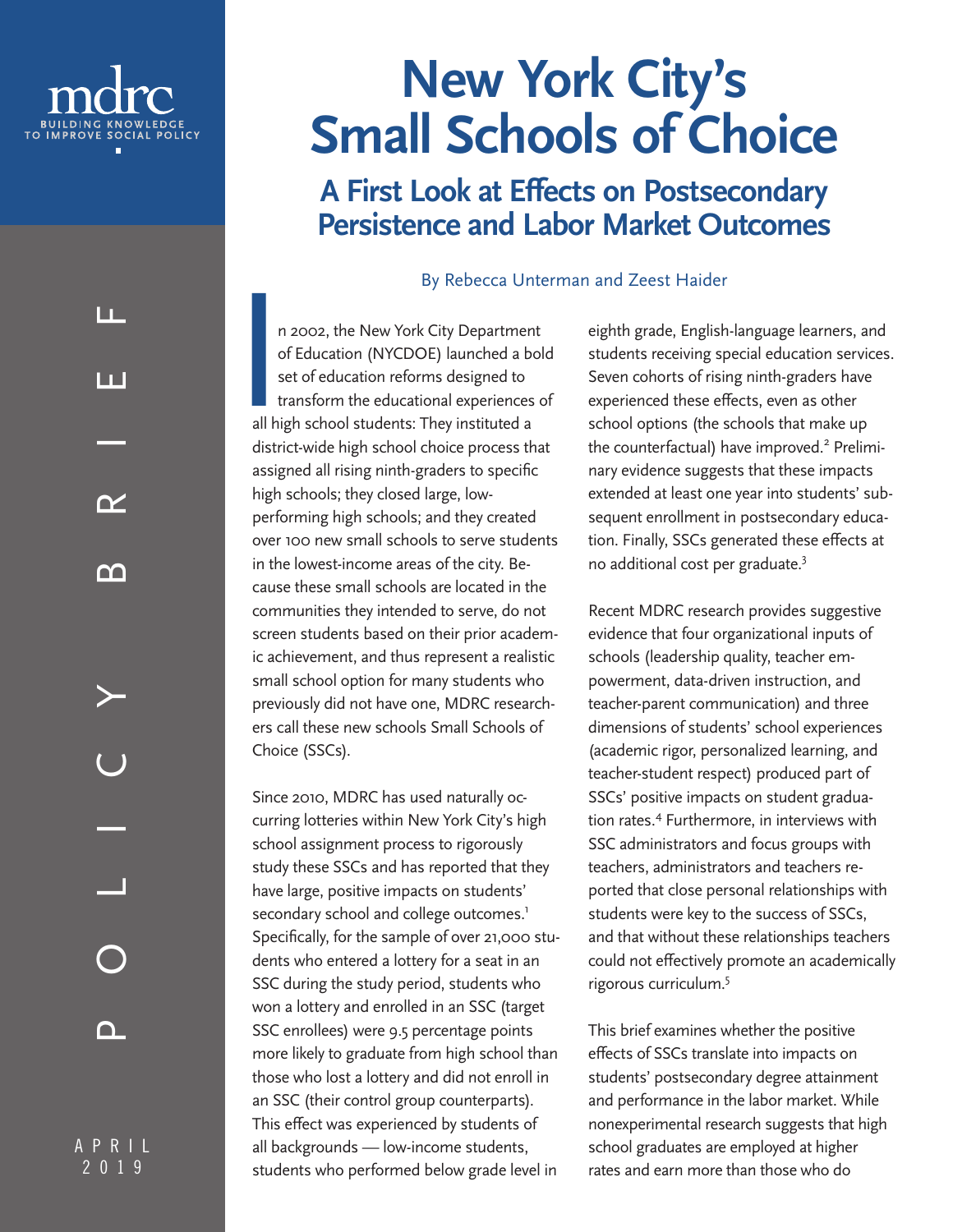not graduate,<sup>6</sup> few experimental studies have followed students from high school into postsecondary education and the labor market, and it is unclear how far an effective four-year high school intervention can reach. Findings from the few studies that have been conducted are mixed. Some show that, after students leave high school, any effects on postsecondary education quickly begin to fade; others show that after a reasonable length of time — eight years or more — high school interventions can improve students' future labor market performance.7

#### **STUDY AND FINDINGS**

Findings in this policy brief bring together a uniquely diverse set of data — NYCDOE high school enrollment and graduation data, National Student Clearinghouse data, and New York State (NYS) unemployment insurance data — to provide an early look at the SSC sample's experiences in college and work after high school, a pivotal transitional period in an adolescent's life. Box 1 describes how the research team built this diverse dataset. An earlier MDRC report on SSCs found that their impact on high school graduation translated into a similar size impact on enrollment in postsecondary school after high school graduation.<sup>8</sup> This brief presents findings from a study of SSCs' impact on postsecondary education and labor market outcomes that follows four cohorts for four years after high school graduation and one of these cohorts for six years after graduation. In addition, for a subset of students in these four cohorts, it gives a first look at whether SSCs had an effect on students' employment prospects or outcomes four years after graduating from high school, and how much income they earned. The study found the following:

• Through the follow-up period, the original effect that SSCs had on enrollment in postsecondary education decreased but *persisted*: After four years, SSC enrollees were 4.6 percentage points more likely to be enrolled in postsecondary education than their control group counterparts. Students of all backgrounds experienced this positive

effect. For the one cohort of students that the research team was able to follow for six years, there was a small, positive, but not statistically significant, effect on postsecondary degree attainment; the sample was small and further follow-up is needed.

- Even though they were enrolled in postsecondary education at a greater rate, SSC enrollees were as likely as their control group counterparts to have been employed. For the subsample of students for whom both postsecondary enrollment and labor market data were available, there was no difference between the employment rates and annual earnings of SSC enrollees and those of control group students.
- However, when both postsecondary enrollment and employment are considered together or jointly, SSC enrollment had a positive effect of 4.8 percentage points on the number of students participating in a "productive activity" (enrolled in postsecondary education, employed, or both).

#### **WHAT ARE SSC s ?**

SSCs trace their origins to the 1990s but were created at scale in 2002, when the NYCDOE instituted a district-wide high school admissions process that emphasized student choice and began establishing over 100 new academically nonselective small public schools (SSCs). The NYCDOE created them in partnership with a consortium of funders, as well as with the United Federation of Teachers, the Council of School Supervisors and Administrators, New Visions for Public Schools, and a number of other intermediary organizations.

About 94 percent of students attending SSCs are black or Hispanic, 84 percent qualify for free or reduced-price lunch, and 75 percent enter high school performing below grade level in reading or mathematics. At each SSC, the staff was recruited, the premises built, and the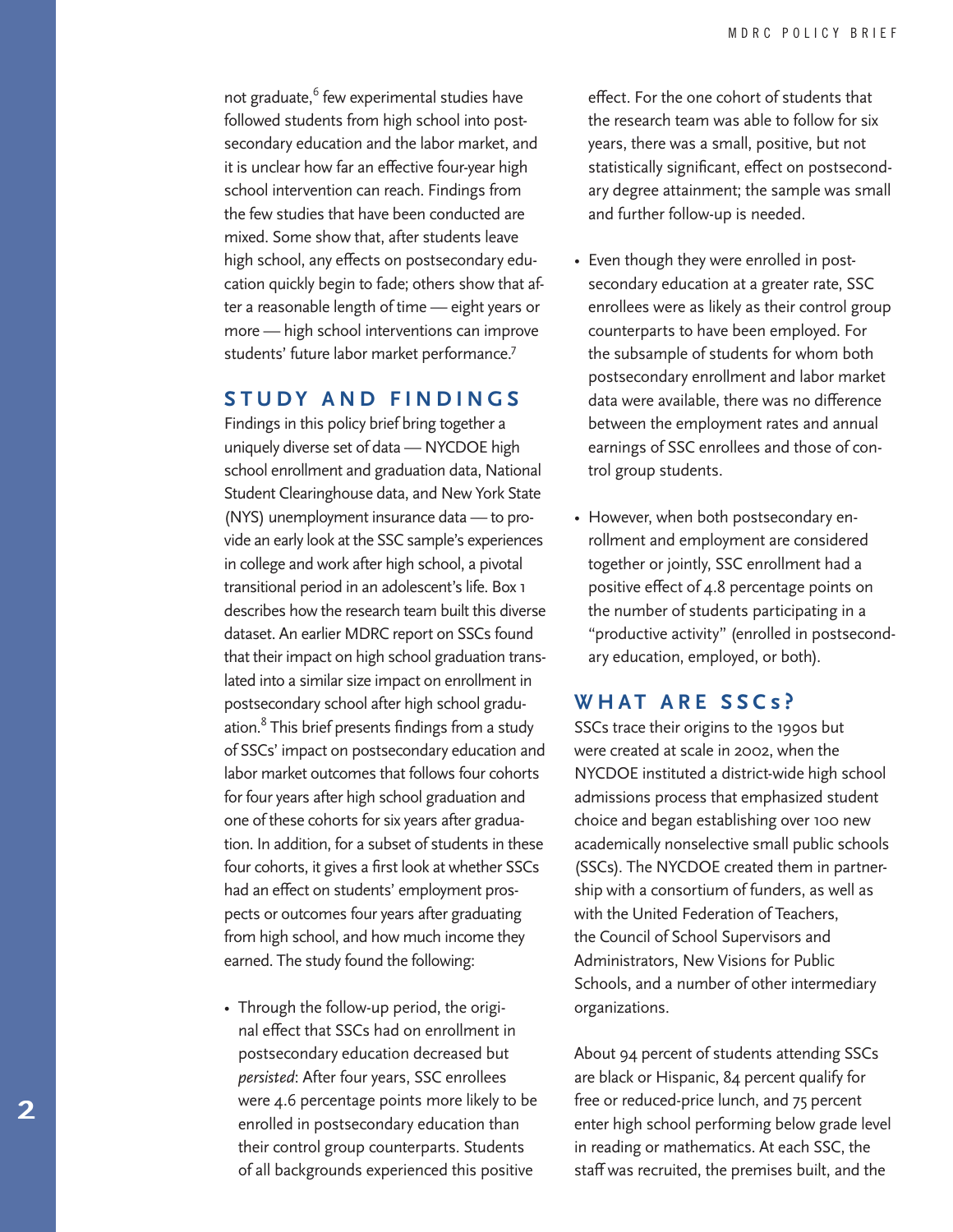#### BOX 1. HOW THIS DATASET WAS BUILT

Few studies of secondary school have had the opportunity to follow students into postsecondary education *and* the labor market. This project has done so by compiling three different types of data: the New York City Department of Education high school records, National Student Clearinghouse postsecondary enrollment data, and New York State (NYS) employment and earnings records. This rich dataset allows the research team to describe student outcomes and trajectories for the majority of students in a unique way. For students who competed in lotteries for a seat in an SSC in Cohorts 1 through 4, the team knows that 71.7 percent of SSC enrollees and 62.2 percent of their control group counterparts graduated from high school. Of the high school students who graduated, the team has data on every student who attended a postsecondary institution registered with the National Student Clearinghouse, and it has the necessary student identifiers to match around 60 percent of the lottery sample students to their NYS unemployment insurance records (that is, documentation of taxable employment and income). For more details, see Appendix C at www.mdrc.org.

Though the research team does not have earnings data for the full sample of students, there is evidence showing that the sample for which earnings data are available ("earnings data sample") is representative of the overall sample of students in Cohorts 1 through 4. First, the demographic characteristics of both samples are markedly similar (as shown in Appendix Tables D and E, at www.mdrc.org), and there are no differences for either sample between lottery winners and their control group counterparts. For example, 83.9 percent of SSC lottery winners in the full sample are eligible for free or reduced-priced lunch, and 84.9 percent of lottery winners in the earnings data sample are eligible. In addition, 15.0 percent of SSC lottery winners in the full sample are overage for the eighth grade, and 13.9 percent of lottery winners in the earnings data sample are overage for the eighth grade. Second, the estimated effect on four-year high school graduation rates is strikingly similar for both samples — 9.5 percentage points and 8.5 percentage points, respectively. For these reasons, the research team used these data in this brief to estimate the unbiased impacts of SSCs on students' labor market outcomes and to learn about the possible effects of SSCs on the full sample, though it is important to remember that these data are limited. In future work, the research team aims to collect data on the full sample.

mission developed "from scratch," as part of a competitive application process that solicited proposals from parents, community members, teachers, and administrators committed to educational excellence. Each SSC planning team had the authority to choose a school theme and a community or business partner. However, all teams were required to propose curricula and school structures that promoted academic rigor, knowledge relevant to the real world, and personalized relationships. In addition, each SSC planning team was encouraged to partner with an outside intermediary organization that could provide additional supports. These supports ranged from funding, to assisting with the

hiring of new teachers and staff, to providing students with opportunities to connect their studies with the world of work.

Since June 2010, MDRC has used the lottery procedure integral to the NYCDOE high school admissions process, which determines placement when a given school has more applicants than seats, to create a sample of over 100 SSCs and more than 21,000 students. These lotteries provide a random assignment-like experimental condition that allows researchers to estimate the effects of attending an SSC (as opposed to other types of New York City public high schools).<sup>9</sup>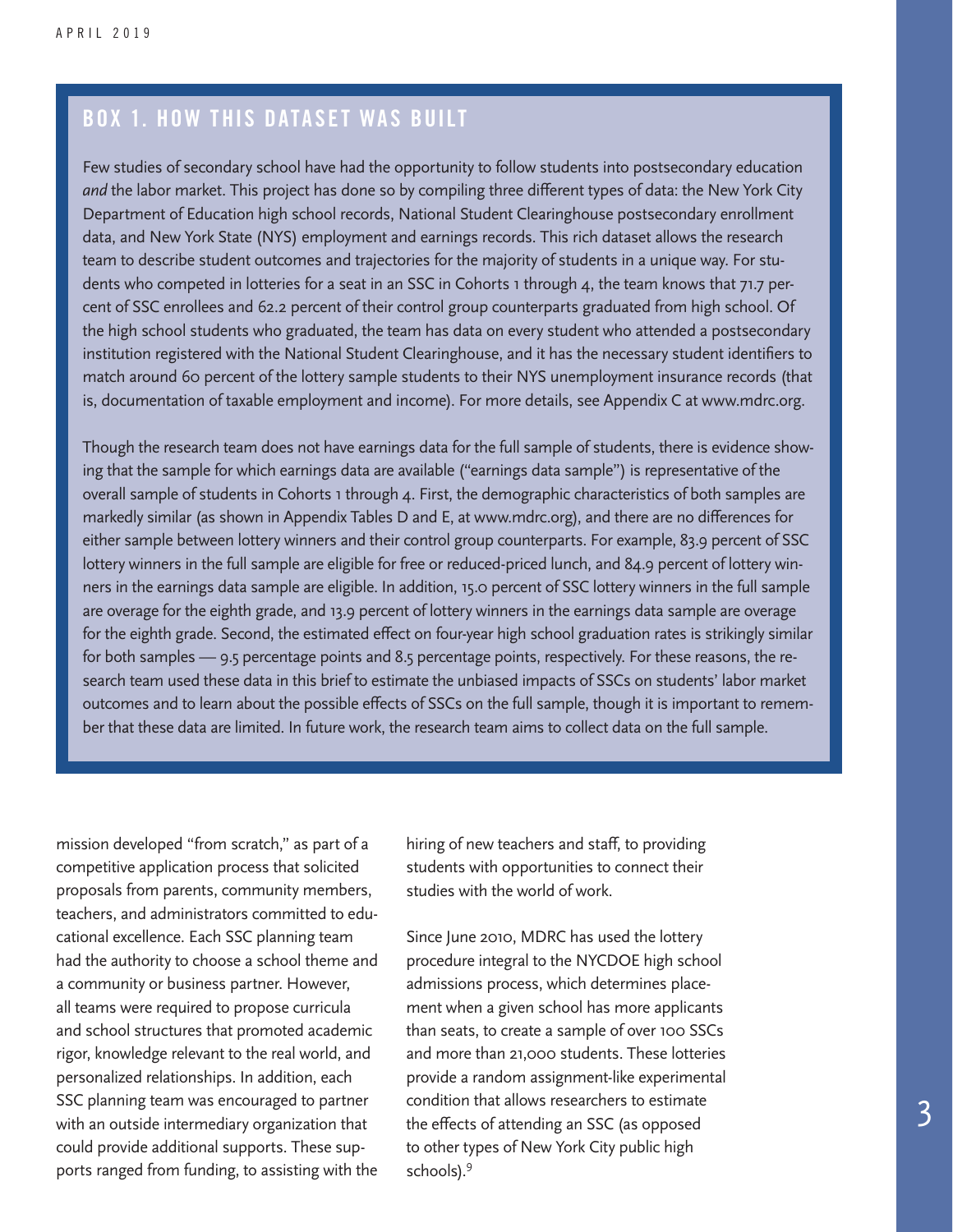#### **E F F E C T S O N P E R S I S T E N C E I N P O S T S E C O N D A R Y EDUCATION**

As shown in Table 1, SSCs markedly increased the percentage of students graduating from high school in four years and going on to college. Specifically, for students in Cohorts 1 through 4, SSCs increased the proportion of students enrolling in postsecondary education the year after high school graduation by 7.4 percentage points (to 44.2 percent for target SSC enrollees). In each follow-up year, the proportion of students who enrolled in postsecondary education in both comparison groups decreased incrementally. However, SSCs continued to have a positive effect on the program group's persistence in postsecondary education. By the second year of postsecondary follow-up, SSCs increased the percentage of students who enrolled in postsecondary education by 7.0 percentage points (to 35.7 percent for target SSC enrollees); by the third

year of postsecondary education, this effect had decreased to 5.0 percentage points (to 30.8 percent for target SSC enrollees); and by the fourth year of postsecondary follow-up, this effect had decreased to 4.6 percentage points (to 27.7 percent for target SSC enrollees). These effects on persistence in postsecondary education hold true for all student subgroups, including those defined by poverty status, race or ethnicity, gender, and eighth-grade reading proficiency. (See Appendix B at www.mdrc.org.) In addition, SSC enrollees were just as likely to enroll in competitive colleges as their control group counterparts. (See Appendix A at www.mdrc.org.)

By the end of the fourth year of follow-up, few target SSC enrollees had earned a degree or certificate (7.3 percent), and there is not a statistically significant difference in degree attainment between the target SSC enrollees and their control group counterparts. For the one cohort of students whose data the research team was able to follow for six years, the SSC

#### TABLE 1. SSC Effects on Enrollment in Postsecondary Education, Cohorts 1-4

| <b>OUTCOME IN FOLLOW-UP PERIOD (%)</b>                 | <b>TARGET SSC</b><br><b>ENROLLEES</b> | <b>CONTROL GROUP</b><br><b>COUNTERPARTS</b> | <b>ESTIMATED</b><br><b>EFFECT</b> |     | <b>P-VALUE FOR</b><br><b>ESTIMATED</b><br><b>EFFECT</b> |  |  |  |
|--------------------------------------------------------|---------------------------------------|---------------------------------------------|-----------------------------------|-----|---------------------------------------------------------|--|--|--|
| <b>FOUR-YEAR HIGH SCHOOL GRADUATION</b>                | 71.7                                  | 62.2                                        | 9.5                               | 会会。 | < 0.001                                                 |  |  |  |
| <b>ENROLLED IN POSTSECONDARY EDUCATION<sup>a</sup></b> |                                       |                                             |                                   |     |                                                         |  |  |  |
| <b>YEAR 1</b>                                          | 44.2                                  | 36.8                                        | 7.4                               | 会会。 | < 0.001                                                 |  |  |  |
| <b>YEAR 2</b>                                          | 35.7                                  | 28.7                                        | 7.0                               | 会会  | < 0.001                                                 |  |  |  |
| <b>YEAR 3</b>                                          | 30.8                                  | 25.8                                        | 5.0                               | 会会。 | < 0.001                                                 |  |  |  |
| <b>YEAR 4</b>                                          | 27.7                                  | 23.1                                        | 4.6                               | 会会  | < 0.001                                                 |  |  |  |
| POSTSECONDARY DEGREE ATTAINMENT<br>AT END OF YEAR 4    | 7.3                                   | 5.3                                         | 2.0                               |     | 0.211                                                   |  |  |  |

NOTES: Findings in this table are based on data for 21,113 participants. Estimates of the effect of enrolling in an SSC were obtained by comparing mean outcomes for winners and losers of students' first SSC lottery while accounting for which lottery participants enrolled in an SSC and which did not, using the lottery outcome interacted with a binary lottery indicator as an instrumental variable for SSC enrollment and adjusting estimated standard errors for student clustering by the first school they attended. Some findings may not sum exactly due to rounding error.

 A two-tailed t-test was used to assess the statistical significance of each SSC estimated effect with significance levels indicated as follows: \*\* = 1 percent and  $* = 5$  percent.

Cohorts 1,2,3,and 4 consist of students in the study who were eighth-graders in the spring of 2005, 2006, 2007, and 2008, respectively.

<sup>a</sup> Each year includes students enrolled in a postsecondary institution at any point in that year after four-year high school graduation.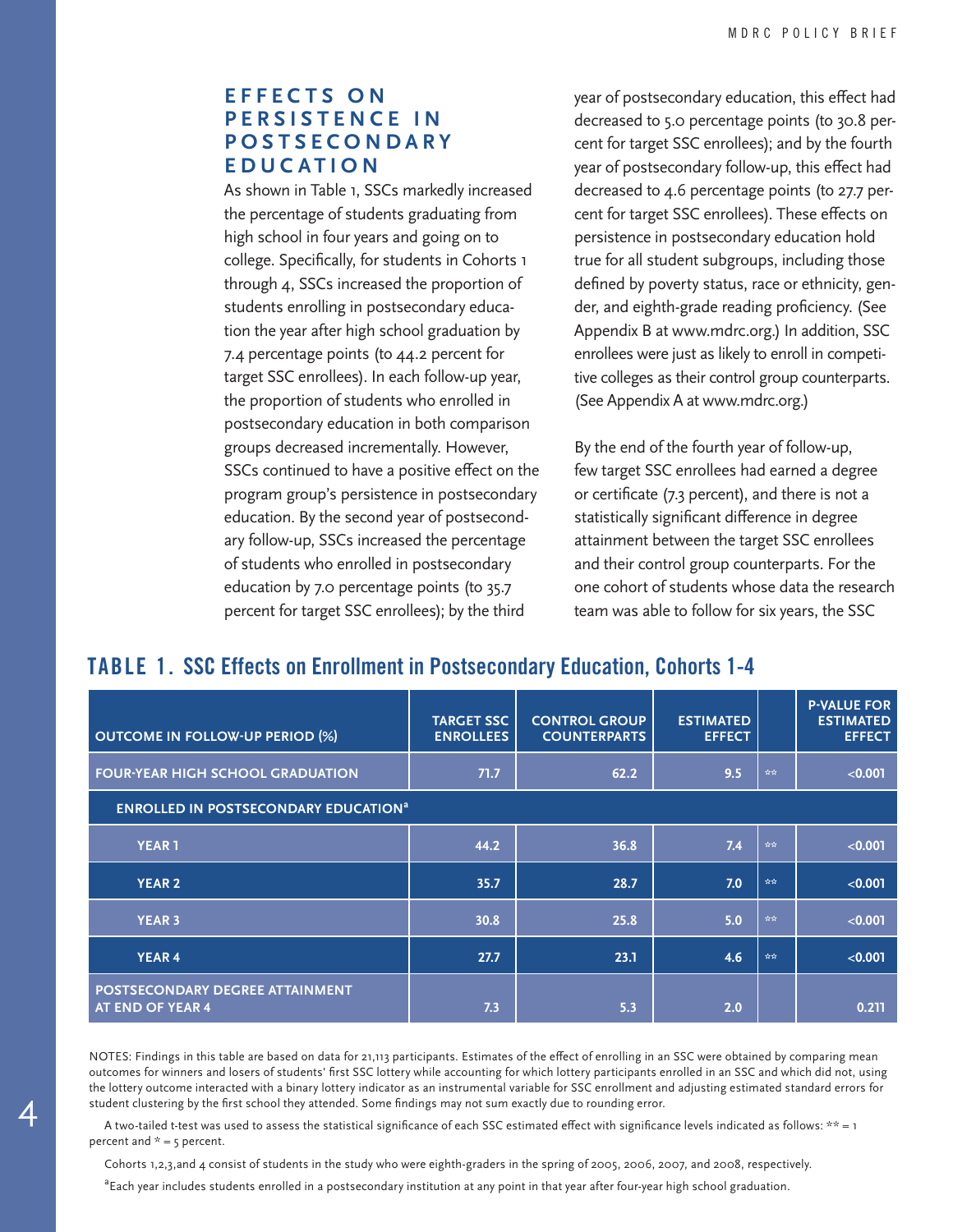effect on postsecondary enrollment persisted and there was a small, positive, but not statistically significant, effect on degree attainment into the sixth year of follow-up.

#### **E F F E C T S O N E M P L O Y M E N T , E A R N I N G S , A N D PRODUCTIVE ACTIVITY**

As shown in Table 2, for the subsample of students for whom both postsecondary enrollment and labor market data were available, SSCs did not have an effect on employment or earnings. The table shows the effect of SSCs on yearly employment and earnings for Cohorts 1 through 4 for four follow-up years. After the first follow-up year, an average of 60.0 percent of target SSC enrollees were employed, compared with 58.1 percent of their control group counterparts. This estimated difference of 1.9 percentage points is not statistically significant. In addition, target SSC enrollees earned an average of \$164 less than their control group counterparts, but this difference is also not statistically significant. The same pattern of findings persisted for all four years of follow-up and is consistent across all subgroups of students. (See Appendixes F and G at www.mdrc.org.)

#### TABLE 2. SSC Effects on Student Employment and Earnings, Cohorts 1-4 with Earnings Data

| <b>OUTCOME IN FOLLOW-UP PERIOD (%)</b>                         | <b>TARGET SSC</b><br><b>ENROLLEES</b> | <b>CONTROL GROUP</b><br><b>COUNTERPARTS</b> | <b>ESTIMATED</b><br><b>EFFECT</b> |    | <b>P-VALUE FOR</b><br><b>ESTIMATED</b><br><b>EFFECT</b> |  |  |  |
|----------------------------------------------------------------|---------------------------------------|---------------------------------------------|-----------------------------------|----|---------------------------------------------------------|--|--|--|
| <b>FOUR-YEAR HIGH SCHOOL GRADUATION</b>                        | 75.6                                  | 67.0                                        | 8.5                               | 会会 | < 0.001                                                 |  |  |  |
| <b>EMPLOYMENT AND EARNINGS AFTER HIGH SCHOOL GRADUATION</b>    |                                       |                                             |                                   |    |                                                         |  |  |  |
| <b>YEAR1</b>                                                   |                                       |                                             |                                   |    |                                                         |  |  |  |
| <b>EMPLOYED</b>                                                | 60.0                                  | 58.1                                        | 1.9                               |    | 0.397                                                   |  |  |  |
| <b>EARNINGS</b>                                                | 2,592.7                               | 2,756.8                                     | $-164.1$                          |    | 0.512                                                   |  |  |  |
| <b>YEAR 2</b>                                                  |                                       |                                             |                                   |    |                                                         |  |  |  |
| <b>EMPLOYED</b>                                                | 67.7                                  | 66.3                                        | 1.4                               |    | 0.495                                                   |  |  |  |
| <b>EARNINGS</b>                                                | 4,392.3                               | 4,500.7                                     | $-108.4$                          |    | 0.730                                                   |  |  |  |
| <b>YEAR 3</b>                                                  |                                       |                                             |                                   |    |                                                         |  |  |  |
| <b>EMPLOYED</b>                                                | 71.4                                  | 71.4                                        | 0.0                               |    | 0.994                                                   |  |  |  |
| <b>EARNINGS</b>                                                | 6,162.9                               | 6,514.4                                     | $-351.5$                          |    | 0.370                                                   |  |  |  |
| <b>YEAR 4</b>                                                  |                                       |                                             |                                   |    |                                                         |  |  |  |
| <b>EMPLOYED</b>                                                | 71.2                                  | 70.5                                        | 0.6                               |    | 0.757                                                   |  |  |  |
| <b>EARNINGS</b>                                                | 6,351.1                               | 6,609.3                                     | $-258.2$                          |    | 0.514                                                   |  |  |  |
| INDICATOR OF PRODUCTIVE ACTIVITY IN YEAR 4 (WORKING, ATTENDING |                                       |                                             |                                   |    |                                                         |  |  |  |
| POSTSECONDARY EDUCATION, OR BOTH)                              | 78.2                                  | 73.4                                        | 4.8                               |    | 0.025                                                   |  |  |  |

NOTES: Findings in this table are based on data for 10,830 participants. See notes to Table 1 for an explanation of how SSC effects were determined. Some findings may not sum exactly due to rounding error.

 A two-tailed t-test was used to assess the statistical significance of each SSC estimated effect with significance levels indicated as follows: \*\* = 1 percent and  $* = 5$  percent.

Cohorts 1,2,3, and 4 consist of students in the study who were eighth-graders in the spring of 2005, 2006, 2007, and 2008, respectively.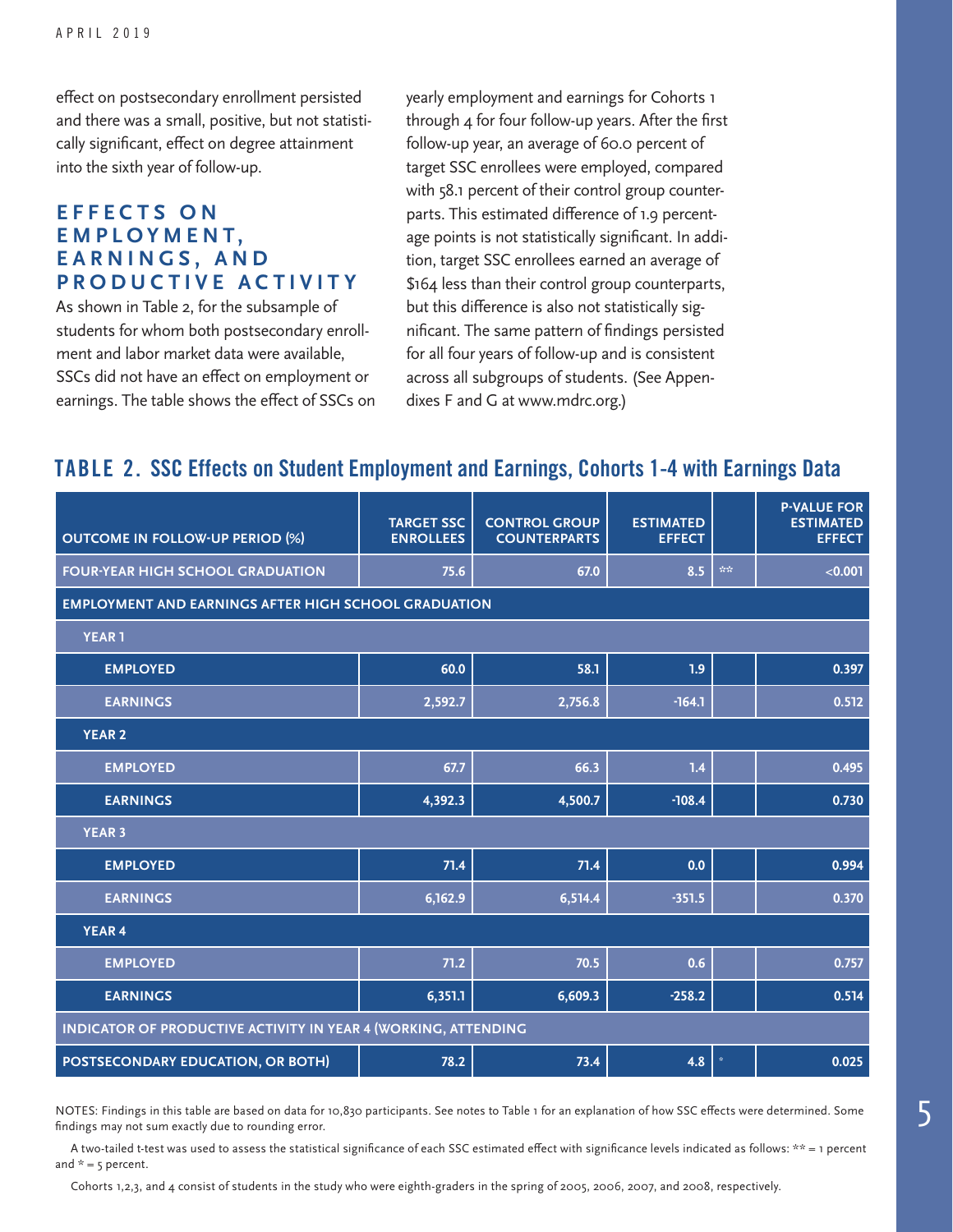For the final outcome shown in Table 2, the research team used both postsecondary enroll ment records and NYS unemployment insurance records to measure whether students were working, enrolled in postsecondary educa tion, or both after four years. At the end of the follow-up period, an average of 78.2 percent of target SSC enrollees were employed, enrolled in postsecondary education, or both, compared with 73.4 percent of their control group coun terparts. This difference is statistically signifi cant at the 0.05 level.

#### **CONCLUSIONS**

While it is not surprising that the SSC effect on postsecondary enrollment decreases as students' distance from high school grows, it is encouraging that the effects persist through four years. Future work by the research team will continue to follow students through six years or more after high school graduation, as many of the students may enroll in postsecond ary education part time, may begin in remedial coursework and therefore need more time to attain a degree or certificate, or both. In addi tion, the research team is working to acquire more detailed data related to course enrollment for students who attend local educational insti tutions. (While data on course credits students earn and remedial coursework they take are not available from the National Student Clearing house, these data may be available for a subset of students from local institutions.)

Over time, the large, positive effect that SSCs have on high school graduation rates may yet translate into greater long-term labor market success for students, although these effects could be delayed in the short term. There are several reasons this may be the case — educa tional advantages such as a high school diplo ma and college enrollment take time to emerge as labor market differences. Moreover, at the four-year follow-up point, a higher proportion of SSC sample members are still enrolled in post secondary education, which likely affects current employment. Enrollees in postsecondary

education do not have as much time to work as their counterparts who are not enrolled, and the work enrollees undertake through a workstudy program or for academic credit are not counted in the NYS unemployment insurance data. Indeed, the similar employment rates but slightly lower earnings among program group members suggest that they are working and attending college at the same time.

The studies that have established a link be tween education interventions and later labor market success, namely the MDRC study on Career Academies and the study on Project STAR, followed students for 8 and 10 years after high school, respectively.<sup>10</sup> For these reasons, the research team will continue to try to match a greater portion of the sample to labor market data and to follow students over time.

In future work, the research team will also examine variations in impacts on student out comes across SSCs to identify potential school features that predict sustained positive effects on later outcomes. By doing so, the team intends to help policymakers and practitioners learn how to support students through this critical transitional period. For example, schools that place a greater emphasis on academic rig or may do a better job of preparing students for the demands of postsecondary education and thereby produce large impacts on enrollment and persistence in postsecondary education, while schools that offer internship opportuni ties and focus on success in the world of work may produce greater impacts on employment and earnings over time.

#### **NOTES & REFERENCES**

1 These lotteries provide a random assignmentlike experimental condition that allows researchers to estimate the effects of attending an SSC (as op posed to some other type of New York City public high school). For more detail, see Howard Bloom and Rebecca Unterman, "Can Small High Schools of Choice Improve Educational Prospects for Disad vantaged Students?" *Journal of Policy Analysis and Management* 33, 2 (2014): 290-319.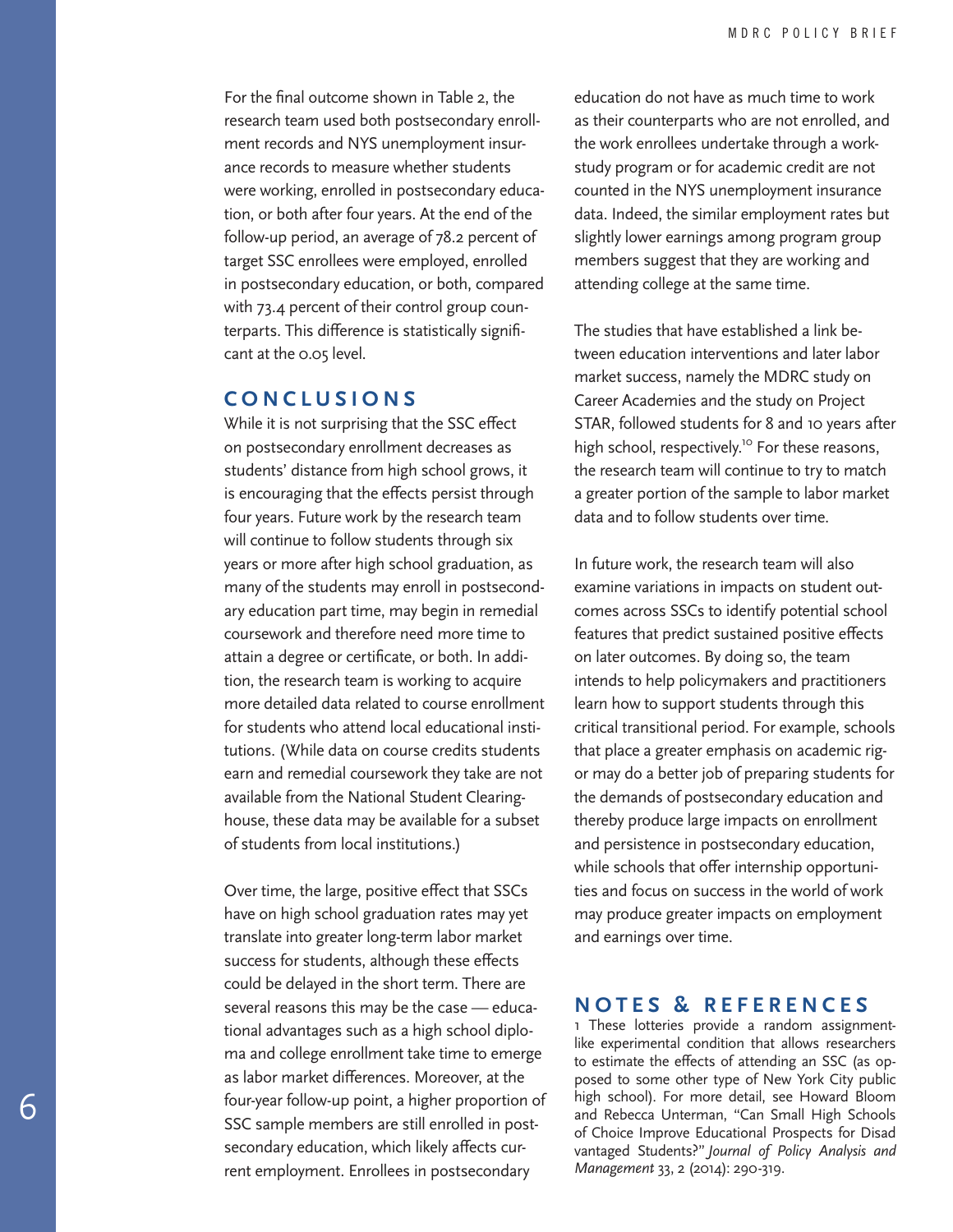2 For more information on where SSC enrollees' control group counterparts went to school — that is, the treatment contrast — see Table 3.1 in Howard Bloom, Saskia L. Thompson, and Rebecca Unterman, *Transforming the High School Experience: How New York City's New Small Schools Are Boosting Student Achievement and Graduation Rates* (New York: MDRC, 2010).

3 Bloom and Unterman (2014).

4 Howard Bloom, Rebecca Unterman, Sean Reardon, and Pei Zhu, "Lessons from New York City's Small Schools of Choice about High-School Features That Promote Graduation for Disadvantaged Students," unpublished paper presented at the Society for Research on Educational Effectiveness Spring 2018 Conference, Washington DC, February 28-March 3, 2018; Howard Bloom, Rebecca Unterman, Sean Reardon, and Pei Zhu, "Lessons from New York City's Small Schools of Choice about High-School Features That Promote Graduation for Disadvantaged Students," unpublished paper presented at the Association for Public Policy Analysis and Management 2018 Fall Research Conference, Washington DC, November 8-10, 2018.

5 Andriana Villavicencio and William H. Marinell, *Inside Success: Strategies of 25 Effective Small High Schools in NYC* (New York: Research Alliance for New York City Schools, 2014).

6 James J. Heckman, Lance J. Lochner, and Petra E. Todd, "Earnings Functions and Rate of Return," *Journal of Human Capital* 2,1 (2008): 1-31.

7 James J. Kemple, *Career Academies: Long-Term Impacts on Labor Market Outcomes, Educational Attainment, and Transitions to Adulthood* (New York: MDRC, 2008); Andrea Berger, Lori Turk-Bicakci, Michael Garet, Mengli Song, Joel Knudson, Clarisse Haxton, Kristina Zeiser, Gur Hoshen, Jennifer Ford, Jennifer Stephan, Kaeli Keating, and Lauren Cassidy, Early College, *Early Success: Early College High School Initiative Impact Study* (Washington, DC: American Institutes for Research, 2013).

8 Rebecca Unterman, *Headed to College: The Effects of New York City's Small High Schools of Choice on Postsecondary Enrollment* (New York: MDRC, 2014).

9 This approach is described in greater detail in the Research Design section of Bloom and Unterman (2014).

10 Kemple (2008); Raj Chetty, John N. Friedman, Nathaniel Hilger, Emmanuel Saez, Diane Whitmore Schanzenbach, and Danny Yagan, "How Does Your Kindergarten Classroom Affect Your Earnings? Evidence from Project STAR," *The Quarterly Journal of Economics* 126, 4 (2011): 1593-1660.

#### **ACKNOWLEDGMENTS**

This report is funded by the Walton Family Foundation; this project has also benefitted from funding from the Bill and Melinda Gates Foundation and the Spencer Foundation. The study would not have been possible without continued support and cooperation from so many people at the New York City Department of Education that there are too many to name. In addition, the study benefited from discussions with Alvin Roth, Parag Pathak, Atila Abdulkadiroglu, and Neil Dorosin, creators of New York's High School Application Processing System, who shared their insights about the study design. Furthermore, the study received much helpful advice from Jennifer Hill, Brian Jacob, Thomas Kane, Jeffrey Kling, Sean Reardon, and Richard Murnane, and from current and former colleagues at MDRC: Gordon Berlin, Fred Doolittle, John Hutchins, Rob Ivry, James Kemple (formerly of MDRC), Saskia Levy Thompson (formerly of MDRC), Cynthia Miller, Pei Zhu, Sara Staszak, and Madeline Price. Finally, we would like to thank our MDRC colleague and collaborator Howard Bloom for his help with this policy brief.

Dissemination of MDRC publications is supported by the following funders that help finance MDRC's public policy outreach and expanding efforts to communicate the results and implications of our work to policymakers, practitioners, and others: The Annie E. Casey Foundation, Charles and

Lynn Schusterman Family Foundation, The Edna McConnell Clark Foundation, Ford Foundation, The George Gund Foundation, Daniel and Corinne Goldman, The Harry and Jeanette Weinberg Foundation, Inc., The JPB Foundation, The Joyce Foundation, The Kresge Foundation, Arnold Ventures, Sandler Foundation, and The Starr Foundation.

In addition, earnings from the MDRC Endowment help sustain our dissemination efforts. Contributors to the MDRC Endowment include Alcoa Foundation, The Ambrose Monell Foundation, Anheuser-Busch Foundation, Bristol-Myers Squibb Foundation, Charles Stewart Mott Foundation, Ford Foundation, The George Gund Foundation, The Grable Foundation, The Lizabeth and Frank Newman Charitable Foundation, The New York Times Company Foundation, Jan Nicholson, Paul H. O'Neill Charitable Foundation, John S. Reed, Sandler Foundation, and The Stupski Family Fund, as well as other individual contributors.

The findings and conclusions in this report do not necessarily represent the official positions or policies of the funders.

For information about MDRC and copies of our publications, see our website: www.mdrc.org.

Copyright © 2019 by MDRC®. All rights reserved.